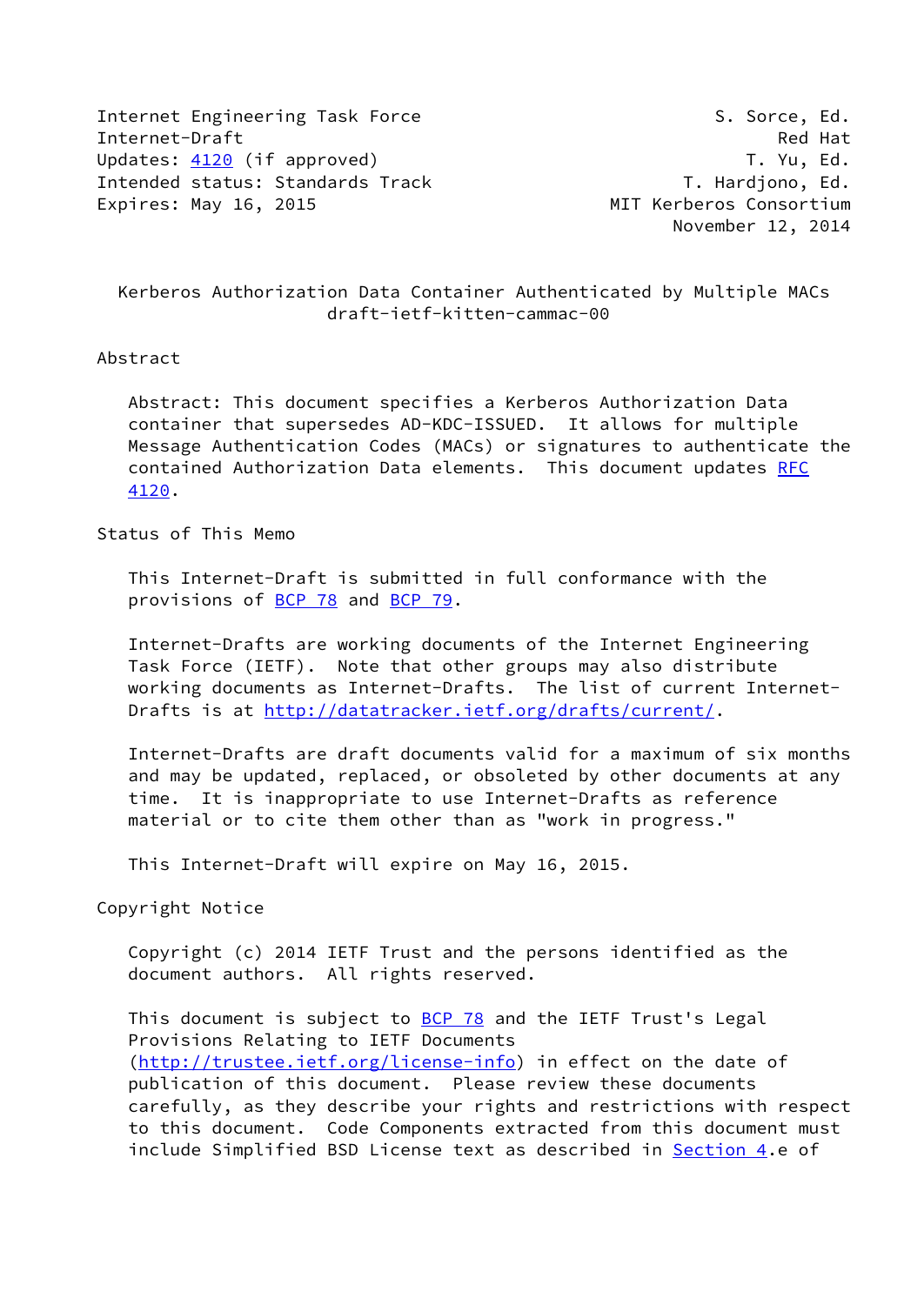# <span id="page-1-1"></span>Internet-Draft Container Authenticated by Multiple MACs November 2014

 the Trust Legal Provisions and are provided without warranty as described in the Simplified BSD License.

## Table of Contents

|    |                              | $\overline{\phantom{0}}^2$ |
|----|------------------------------|----------------------------|
|    |                              |                            |
| 3. |                              | $\overline{\phantom{0}}^2$ |
| 4. |                              | $\overline{4}$             |
| 5. |                              | 6                          |
| 6. |                              | 6                          |
|    |                              | 6                          |
|    |                              | 6                          |
| 9. |                              |                            |
|    |                              | $^{\circ}$ 8               |
|    | 10.1. Normative References 8 |                            |
|    | 10.2. Informative References | <u>8</u>                   |
|    |                              |                            |
|    |                              |                            |

#### <span id="page-1-0"></span>[1](#page-1-0). Introduction

 This document specifies a new Authorization Data container for Kerberos, called AD-CAMMAC (Container Authenticated by Multiple MACs), that supersedes AD-KDC-ISSUED. This new container allows both the receiving application service and the Key Distribution Center (KDC) itself to verify the authenticity of the contained authorization data. The AD-CAMMAC container can also include additional verifiers that "trusted services" can use to verify the contained authorization data.

<span id="page-1-2"></span>[2](#page-1-2). Requirements Language

 The key words "MUST", "MUST NOT", "REQUIRED", "SHALL", "SHALL NOT", "SHOULD", "SHOULD NOT", "RECOMMENDED", "MAY", and "OPTIONAL" in this document are to be interpreted as described in [RFC 2119 \[RFC2119](https://datatracker.ietf.org/doc/pdf/rfc2119)].

## <span id="page-1-3"></span>[3](#page-1-3). Motivations

 The Kerberos protocol allows clients to submit arbitrary authorization data for a KDC to insert into a Kerberos ticket. These client-requested authorization data allow the client to express authorization restrictions that the application service will interpret. With few exceptions, the KDC can safely copy these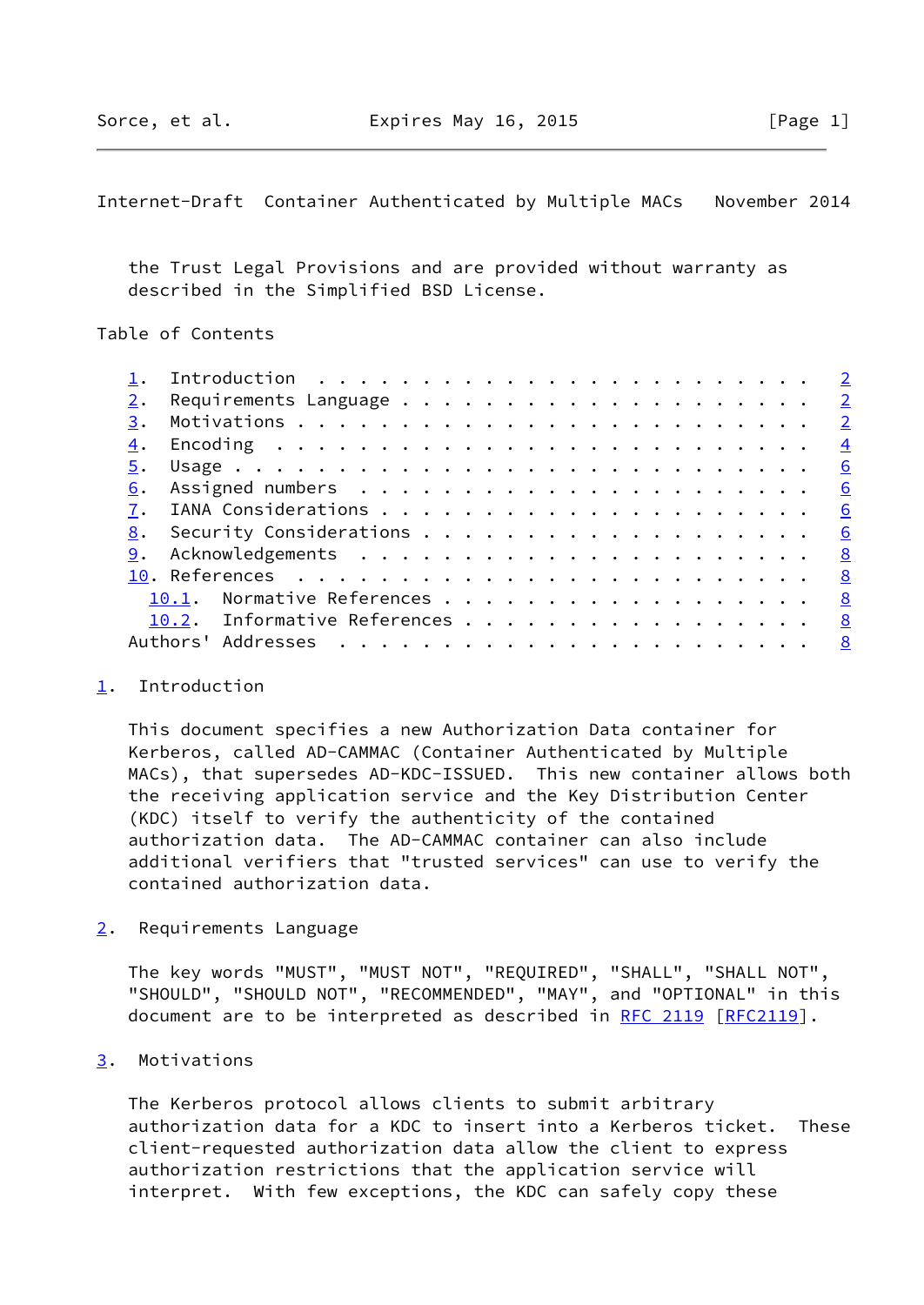client-requested authorization data to the issued ticket without necessarily inspecting, interpreting, or filtering their contents.

 The AD-KDC-ISSUED authorization data container specified in [RFC 4120](https://datatracker.ietf.org/doc/pdf/rfc4120) [\[RFC4120](https://datatracker.ietf.org/doc/pdf/rfc4120)] is a means for KDCs to include positive or permissive

| Sorce, et al. | Expires May 16, 2015 | [Page 2] |
|---------------|----------------------|----------|
|               |                      |          |

Internet-Draft Container Authenticated by Multiple MACs November 2014

 (rather than restrictive) authorization data in service tickets in a way that the service named in a ticket can verify that the KDC has issued the contained authorization data. This capability takes advantage of a shared symmetric key between the KDC and the service to assure the service that the KDC did not merely copy client requested authorization data to the ticket without inspecting them.

 The AD-KDC-ISSUED container works well for situations where the flow of authorization data is from the KDC to the service. However, protocol extensions such as Constrained Delegation (S4U2Proxy [\[MS-SFU](#page-8-4)]) require that a service present to the KDC a service ticket that the KDC previously issued, as evidence that the service is authorized to impersonate the client principal named in that ticket. In the S4U2Proxy extension, the KDC uses the evidence ticket as the basis for issuing a derivative ticket that the service can then use to impersonate the client. The authorization data contained within the evidence ticket constitute a flow of authorization data from the application service to the KDC. The properties of the AD-KDC-ISSUED container are insufficient for this use case because the service knows the symmetric key for the checksum in the AD-KDC-ISSUED container. Therefore, the KDC has no way to detect whether the service has tampered with the contents of the AD-KDC-ISSUED container within the evidence ticket.

 The new AD-CAMMAC authorization data container specified in this document improves upon AD-KDC-ISSUED by including additional verifier elements. The svc-verifier element of the CAMMAC has the same functional and security properties as the ad-checksum element of AD- KDC-ISSUED; the svc-verifier allows the service to verify the integrity of the AD-CAMMAC contents as it already could with the AD- KDC-ISSUED container. The kdc-verifier and other-verifiers elements are new to AD-CAMMAC and provide its enhanced capabilities.

 The kdc-verifier element of the AD-CAMMAC container allows a KDC to verify the integrity of authorization data that it previously inserted into a ticket, by using a key that only the KDC knows. The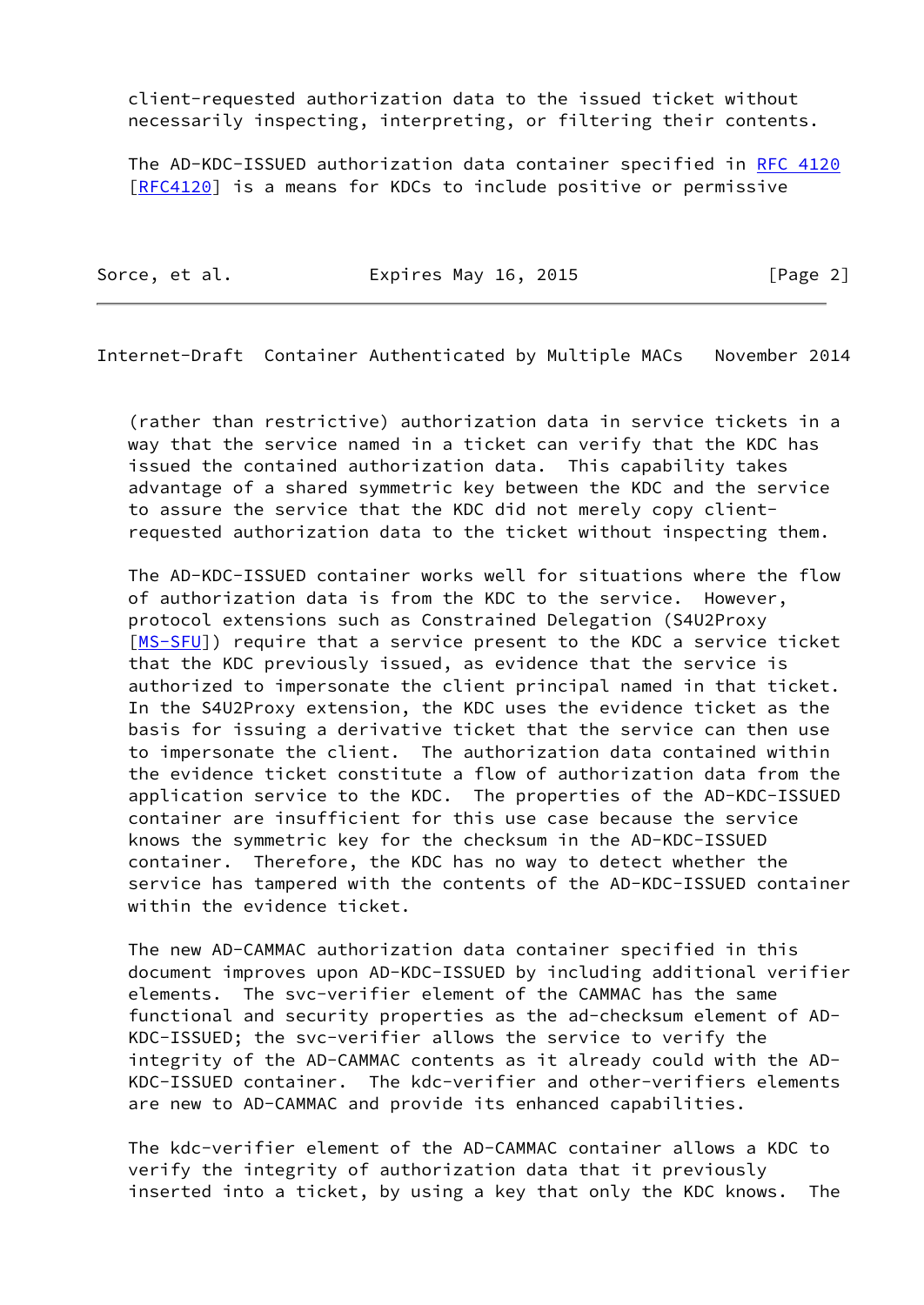KDC thus avoids recomputing all of the authorization data for the issued ticket; this operation might not always be possible when that data includes ephemeral information such as the strength or type of authentication method used to obtain the original ticket.

 The verifiers in the other-verifiers element of the AD-CAMMAC container are not required, but can be useful when a lesser privileged service receives a ticket from a client and needs to extract the CAMMAC to demonstrate to a higher-privileged "trusted service" on the same host that it is legitimately acting on behalf of that client. The trusted service can use a verifier in the other-

| Sorce, et al. | Expires May 16, 2015 | [Page 3] |
|---------------|----------------------|----------|
|---------------|----------------------|----------|

<span id="page-3-1"></span>Internet-Draft Container Authenticated by Multiple MACs November 2014

 verifiers element to validate the contents of the CAMMAC without further communication with the KDC.

#### <span id="page-3-0"></span>[4](#page-3-0). Encoding

The Kerberos protocol is defined in [\[RFC4120](https://datatracker.ietf.org/doc/pdf/rfc4120)] using Abstract Syntax Notation One  $(ASN.1)$   $[X.680]$  and using the ASN.1 Distinguished Encoding Rules (DER)  $[X.690]$ . For consistency, this specification also uses ASN.1 for specifying the layout of AD-CAMMAC. The ad-data of the AD-CAMMAC authorization data element is the ASN.1 DER encoding of the AD-CAMMAC ASN.1 type specified below.

```
 KerberosV5CAMMAC {
        iso(1) identified-organization(3) dod(6) internet(1)
       security(5) kerberosV5(2) modules(4) cammac(7)
} DEFINITIONS EXPLICIT TAGS ::= BEGIN
```
IMPORTS

 AuthorizationData, PrincipalName, Checksum, UInt32, Int32 FROM KerberosV5Spec2 { iso(1) identified-organization(3) dod(6) internet(1) security(5) kerberosV5(2) modules $(4)$  krb5spec2 $(2)$  }; -- as defined in [RFC 4120](https://datatracker.ietf.org/doc/pdf/rfc4120).

| AD-CAMMAC       | $\mathbf{::}$ = SEQUENCE {               |
|-----------------|------------------------------------------|
| elements        | [0] AuthorizationData,                   |
| kdc-verifier    | [1] Verifier-MAC OPTIONAL,               |
| svc-verifier    | [2] Verifier-MAC OPTIONAL,               |
| other-verifiers | $\lceil 3 \rceil$ SEQUENCE (SIZE (1MAX)) |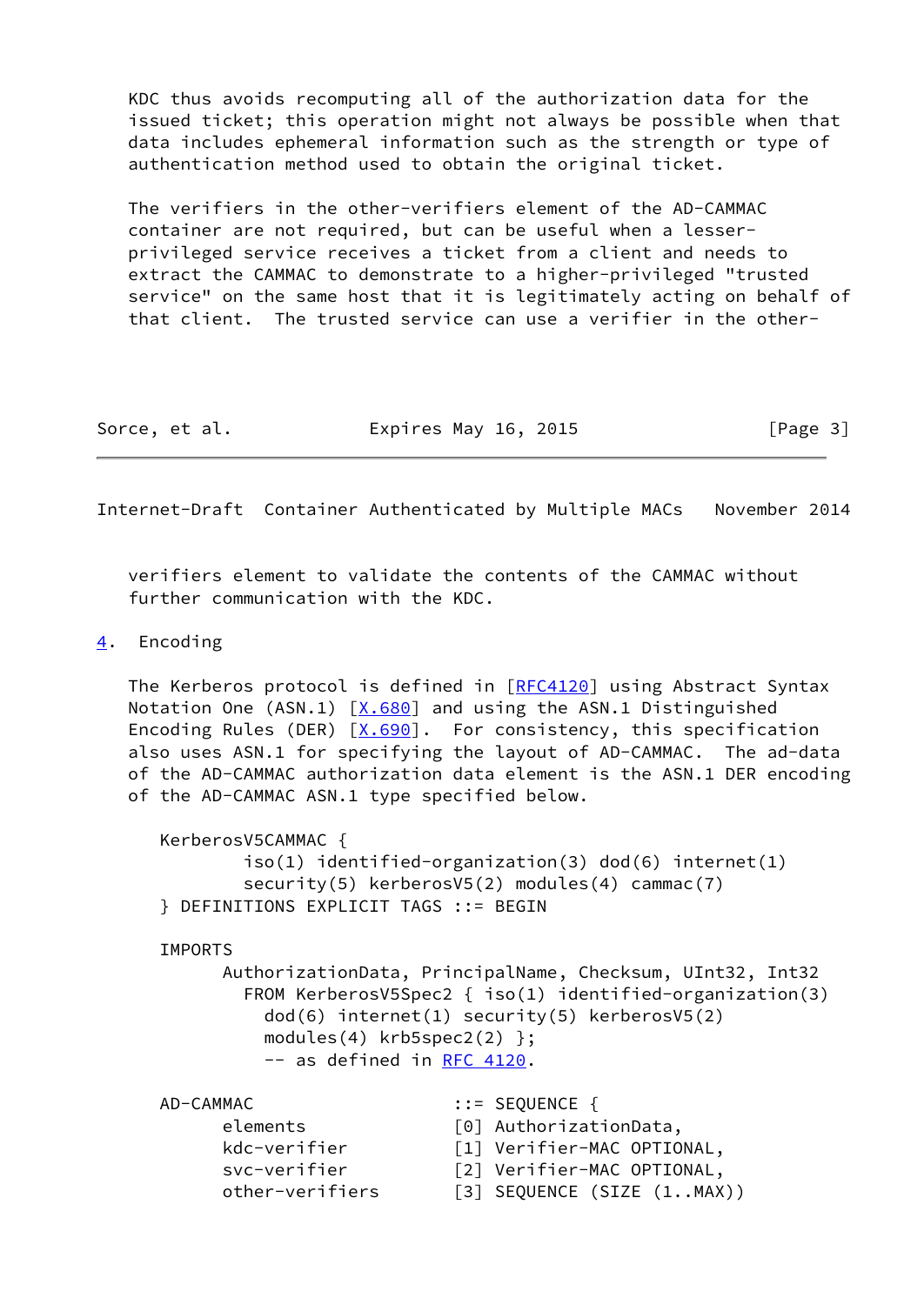OF Verifier OPTIONAL } Verifier ::= CHOICE { mac Verifier-MAC, ... } Verifier-MAC ::= SEQUENCE { identifier [0] PrincipalName OPTIONAL, kvno [1] UInt32 OPTIONAL, enctype [2] Int32 OPTIONAL, mac [3] Checksum } END elements: Sorce, et al. **Expires May 16, 2015** [Page 4]

Internet-Draft Container Authenticated by Multiple MACs November 2014

 A sequence of authorization data elements issued by the KDC. These elements are the authorization data that the verifier fields authenticate.

```
 Verifier:
```
 A CHOICE type that currently contains only one alternative: Verifier-MAC. Future extensions might add support for public-key signatures.

```
 Verifier-MAC:
```
Contains an [RFC 3961 \[RFC3961](https://datatracker.ietf.org/doc/pdf/rfc3961)] Checksum (MAC) computed over the ASN.1 DER encoding of the AuthorizationData value in the elements field of the AD-CAMMAC. The identifier, kvno, and enctype fields help the recipient locate the key required for verifying the MAC. For the kdc-verifier and the svc-verifier, the identifier, kvno and enctype fields are often obvious from context and MAY be omitted. For the kdc-verifier, the MAC is computed differently than for the svc-verifier and the other-verifiers, as described later. The key usage for computing the MAC (Checksum) is 64.

```
 kdc-verifier:
   A Verifier-MAC where the key is a long-term key of the local
```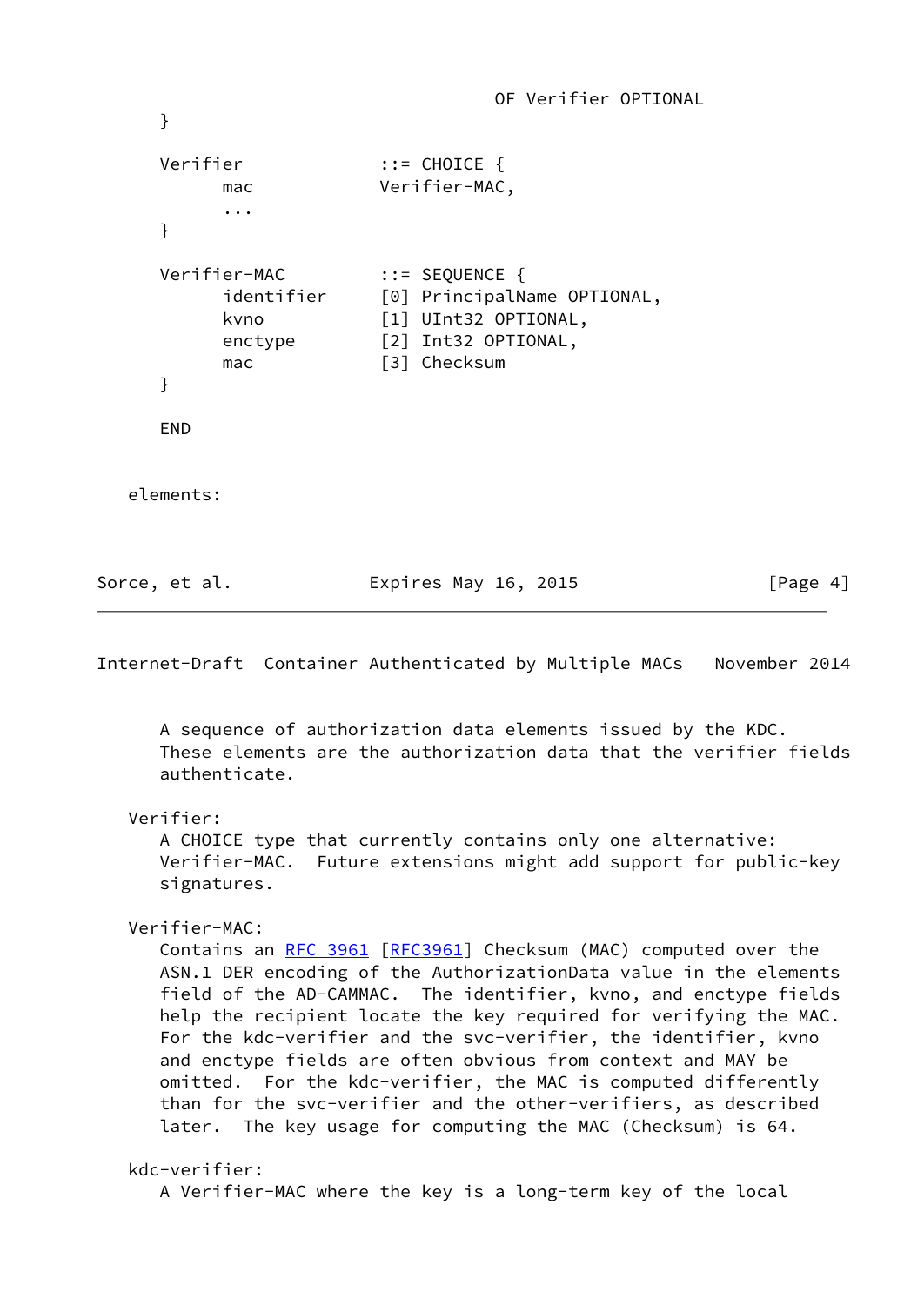Ticket-Granting Service (TGS). The checksum type is the required checksum type for the enctype of the TGS key. In contrast to the other Verifier-MAC elements, the KDC computes the MAC in the kdc verifier over the ASN.1 DER encoding of the EncTicketPart of the surrounding ticket, but where the AuthorizationData value in the EncTicketPart contains the AuthorizationData value contained in the CAMMAC instead of the AuthorizationData value that would otherwise be present in the ticket. This altered Verifier-MAC computation binds the kdc-verifier to the other contents of the ticket, assuring the KDC that a malicious service has not substituted a mismatched CAMMAC received from another ticket.

## svc-verifier:

 A Verifier-MAC where the key is the same long-term service key that the KDC uses to encrypt the surrounding ticket. The checksum type is the required checksum type for the enctype of the service key used to encrypt the ticket. This field MUST be present if the service principal of the ticket is not the local TGS, including when the ticket is a cross-realm TGT.

## other-verifiers:

 A sequence of additional verifiers. In each additional Verifier- MAC, the key is a long-term key of the principal name specified in the identifier field. The PrincipalName MUST be present and be a valid principal in the realm. KDCs MAY add one or more "trusted service" verifiers. Unless otherwise administratively configured,

| Sorce, et al.<br>Expires May 16, 2015 | [Page 5] |
|---------------------------------------|----------|
|---------------------------------------|----------|

<span id="page-5-1"></span>Internet-Draft Container Authenticated by Multiple MACs November 2014

 the KDC SHOULD determine the "trusted service" principal name by replacing the service identifier component of the sname of the surrounding ticket with "host". The checksum is computed using a long-term key of the identified principal, and the checksum type is the required checksum type for the enctype of that long-term key. The kvno and enctype SHOULD be specified to disambiguate which of the long-term keys of the trusted service is used.

## <span id="page-5-0"></span>[5](#page-5-0). Usage

 Application servers and KDCs MAY ignore the AD-CAMMAC container and the authorization data elements it contains. For compatibility with older Kerberos implementations, a KDC issuing an AD-CAMMAC SHOULD enclose it in an AD-IF-RELEVANT container unless the KDC knows that the application server is likely to recognize it.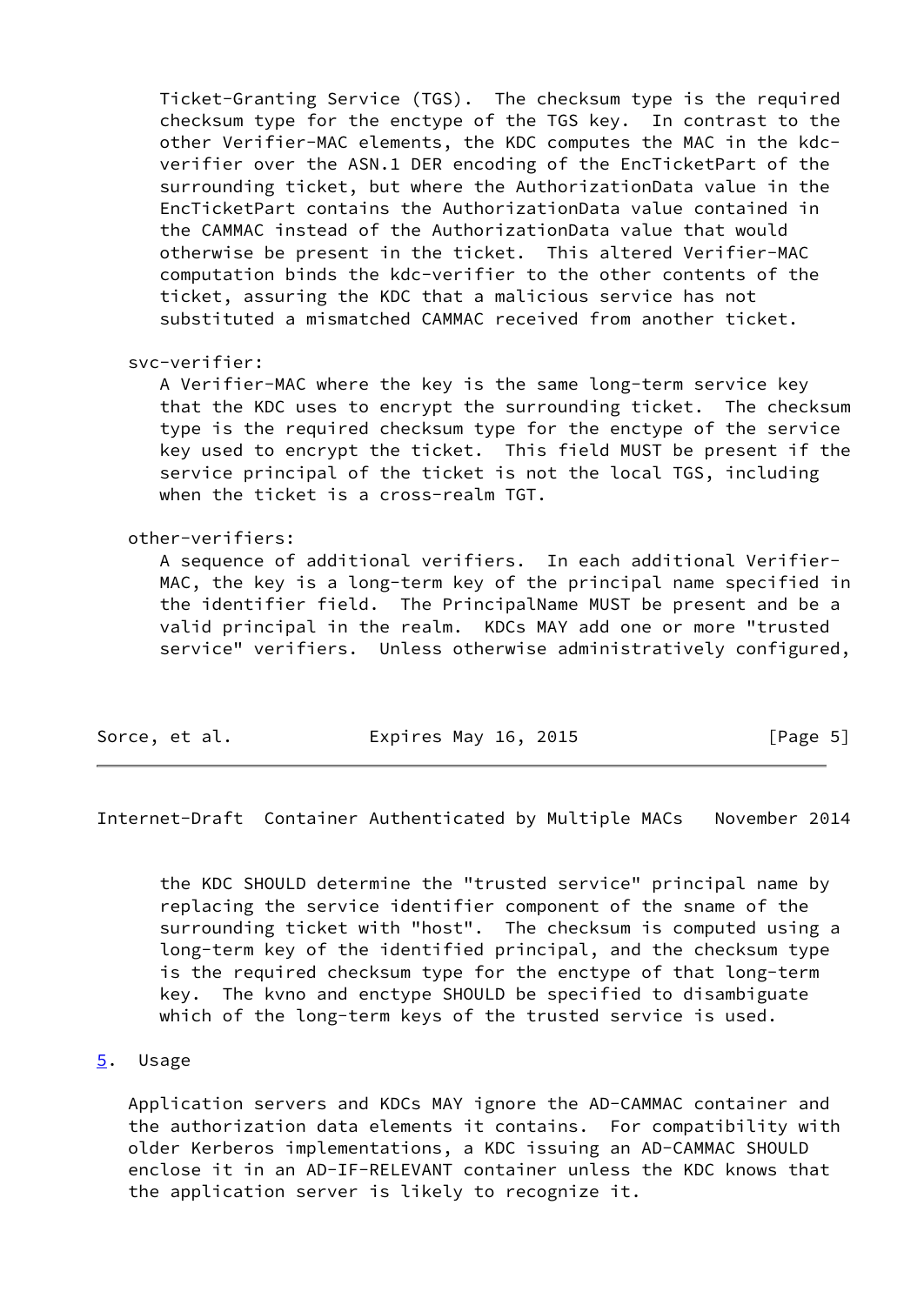#### <span id="page-6-0"></span>[6](#page-6-0). Assigned numbers

The ad-type number for AD-CAMMAC is 96.

The key usage number for the Verifier-MAC checksum is 64.

<span id="page-6-1"></span>[7](#page-6-1). IANA Considerations

[ RFC Editor: please remove this section prior to publication. ]

 There are no IANA considerations in this document. Any numbers assigned in this document are not in IANA-controlled number spaces.

<span id="page-6-2"></span>[8](#page-6-2). Security Considerations

 Although authorization data are generally conveyed within the encrypted part of a ticket and are thereby protected by the existing encryption scheme used for the surrounding ticket, some authorization data requires the additional protection provided by the CAMMAC.

 Some protocol extensions such as S4U2Proxy allow the KDC to issue a new ticket based on an evidence ticket provided by the service. If the evidence ticket contains authorization data that needs to be preserved in the new ticket, then the KDC MUST revalidate it.

 Extracting a CAMMAC from a ticket for use as a credential removes it from the context of the ticket. In the general case, this could turn it into a bearer token, with all of the associated security implications. Also, the CAMMAC does not itself necessarily contain sufficient information to identify the client principal. Therefore, application protocols that rely on extracted CAMMACs might need to duplicate a substantial portion of the ticket contents and include

| Sorce, et al. | Expires May 16, 2015 |  |  | [Page 6] |  |
|---------------|----------------------|--|--|----------|--|
|---------------|----------------------|--|--|----------|--|

Internet-Draft Container Authenticated by Multiple MACs November 2014

 that duplicated information in the authorization data contained within the CAMMAC. The extent of this duplication would depend on the security properties required by the application protocol.

 The method for computing the kdc-verifier does not bind it to any authorization data within the ticket but outside of the CAMMAC. At least one (non-standard) authorization data type, AD-SIGNEDPATH, attempts to bind to other authorization data in a ticket, and it is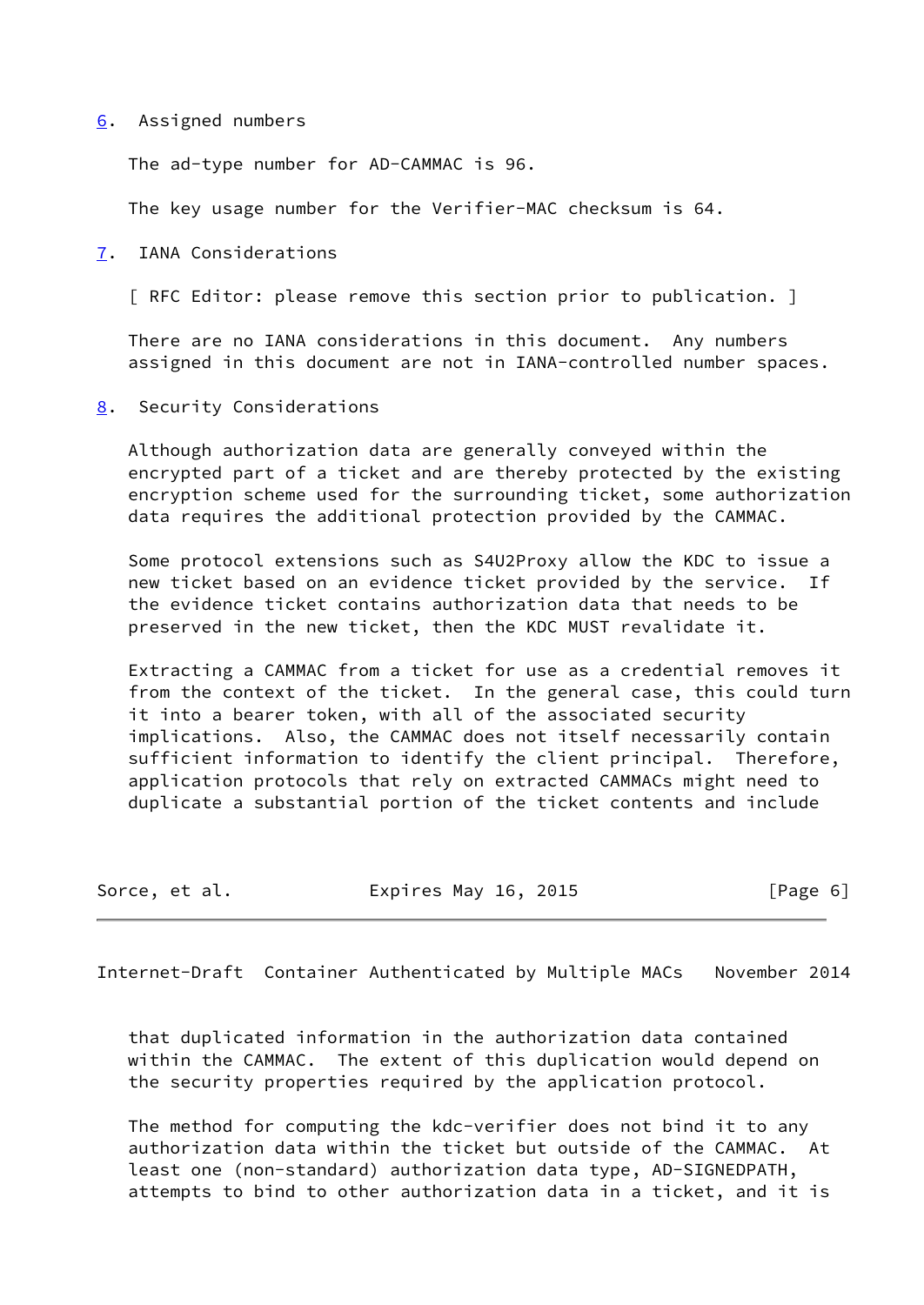very difficult for two such authorization data types to coexist.

 To minimize ticket size when embedding CAMMACs in Kerberos tickets, a KDC MAY omit the kdc-verifier from the CAMMAC when it is not needed. In this situation, the KDC cannot always determine whether the CAMMAC contents are intact. The KDC MUST NOT create a new CAMMAC from an existing one unless the existing CAMMAC has a valid kdc-verifier, with two exceptions.

 Only KDCs for the local realm have knowledge of the local TGS key, so the outer encryption of a local TGT is sufficient to protect the CAMMAC of a local TGT from tampering, assuming that all of the KDCs in the local realm consistently filter out CAMMAC authorization data submitted by clients. The KDC MAY create a new CAMMAC from an existing CAMMAC lacking a kdc-verifier if that CAMMAC is contained within a local TGT and all of the local realm KDCs are configured to filter out CAMMAC authorization data submitted by clients.

 An application service might not use the S4U2Proxy extension, or the realm policy might disallow the use of S4U2Proxy by that service. In such situations where there is no flow of authorization data from the service to the KDC, the application service could modify the CAMMAC contents, but such modifications would have no effect on other services. Because of the lack of security impact, the KDC MAY create a new CAMMAC from an existing CAMMAC lacking a kdc-verifier if it is inserting the new CAMMAC into a service ticket for the same service principal as the ticket that contained the existing CAMMAC, but MUST NOT place a kdc-verifier in the new CAMMAC.

 The kdc-verifier in CAMMAC does not bind the service principal name to the CAMMAC contents, because the service principal name is not part of the EncTicketPart. An entity that has access to the keys of two different service principals can decrypt a ticket for one service and encrypt it in the key of the other service, altering the svc verifier to match. Both the kdc-verifier and the svc-verifier would still validate, but the KDC never issued this fabricated ticket. The impact of this manipulation is minor if the CAMMAC contents only communicate attributes related to the client. If an application requires an authenticated binding between the service principal name

Sorce, et al. **Expires May 16, 2015** [Page 7]

<span id="page-7-0"></span>Internet-Draft Container Authenticated by Multiple MACs November 2014

and the CAMMAC or ticket contents, the KDC MUST include in the CAMMAC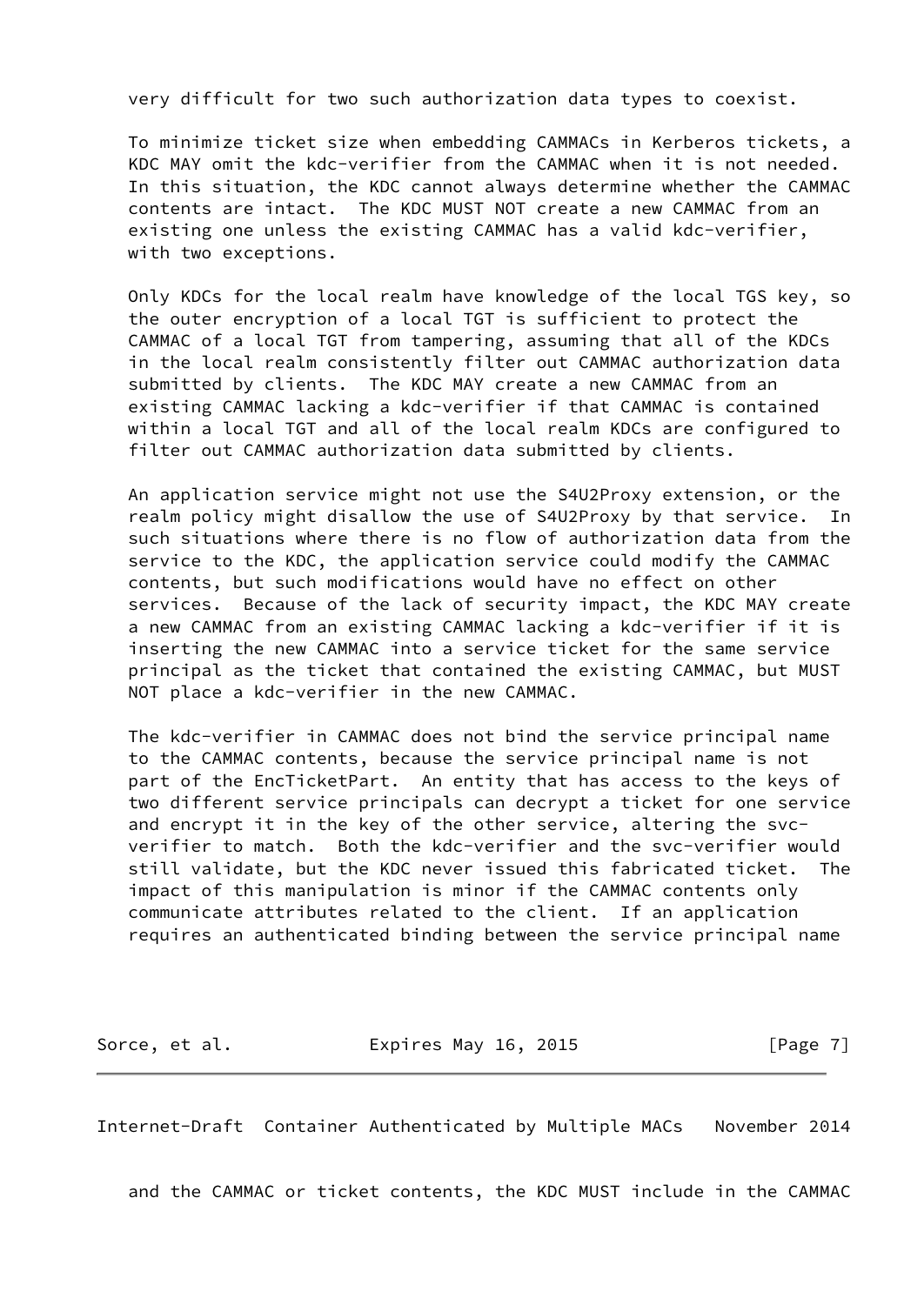some authorization data element that names the service principal.

<span id="page-8-0"></span>[9](#page-8-0). Acknowledgements

 Shawn Emery, Sam Hartman, Greg Hudson, Ben Kaduk, Zhanna Tsitkov, and Kai Zheng provided helpful technical and editorial feedback on earlier versions of this document.

<span id="page-8-1"></span>[10.](#page-8-1) References

<span id="page-8-2"></span>[10.1](#page-8-2). Normative References

- [RFC2119] Bradner, S., "Key words for use in RFCs to Indicate Requirement Levels", [BCP 14](https://datatracker.ietf.org/doc/pdf/bcp14), [RFC 2119](https://datatracker.ietf.org/doc/pdf/rfc2119), March 1997.
- [RFC3961] Raeburn, K., "Encryption and Checksum Specifications for Kerberos 5", [RFC 3961](https://datatracker.ietf.org/doc/pdf/rfc3961), February 2005.
- [RFC4120] Neuman, C., Yu, T., Hartman, S., and K. Raeburn, "The Kerberos Network Authentication Service (V5)", [RFC 4120](https://datatracker.ietf.org/doc/pdf/rfc4120), July 2005.
- <span id="page-8-5"></span>[X.680] ISO,, "Information technology -- Abstract Syntax Notation One (ASN.1): Specification of basic notation -- ITU-T Recommendation X.680 (ISO/IEC International Standard 8824-1:2008)", 2008.
- <span id="page-8-6"></span>[X.690] ISO,, "Information technology -- ASN.1 encoding rules: Specification of Basic Encoding Rules (BER), Canonical Encoding Rules (CER) and Distinguished Encoding Rules (DER) -- ITU-T Recommendation X.690 (ISO/IEC International Standard 8825-1:2008)", 1997.
- <span id="page-8-4"></span><span id="page-8-3"></span>[10.2](#page-8-3). Informative References
	- [\[MS-SFU](#page-8-4)] Microsoft, "[MS-SFU]: Kerberos Protocol Extensions: Service for User and Constrained Delegation Protocol", January 2013, <[http://msdn.microsoft.com/en-us/library/cc246071.aspx>](http://msdn.microsoft.com/en-us/library/cc246071.aspx).

Authors' Addresses

 Simo Sorce (editor) Red Hat

Email: ssorce@redhat.com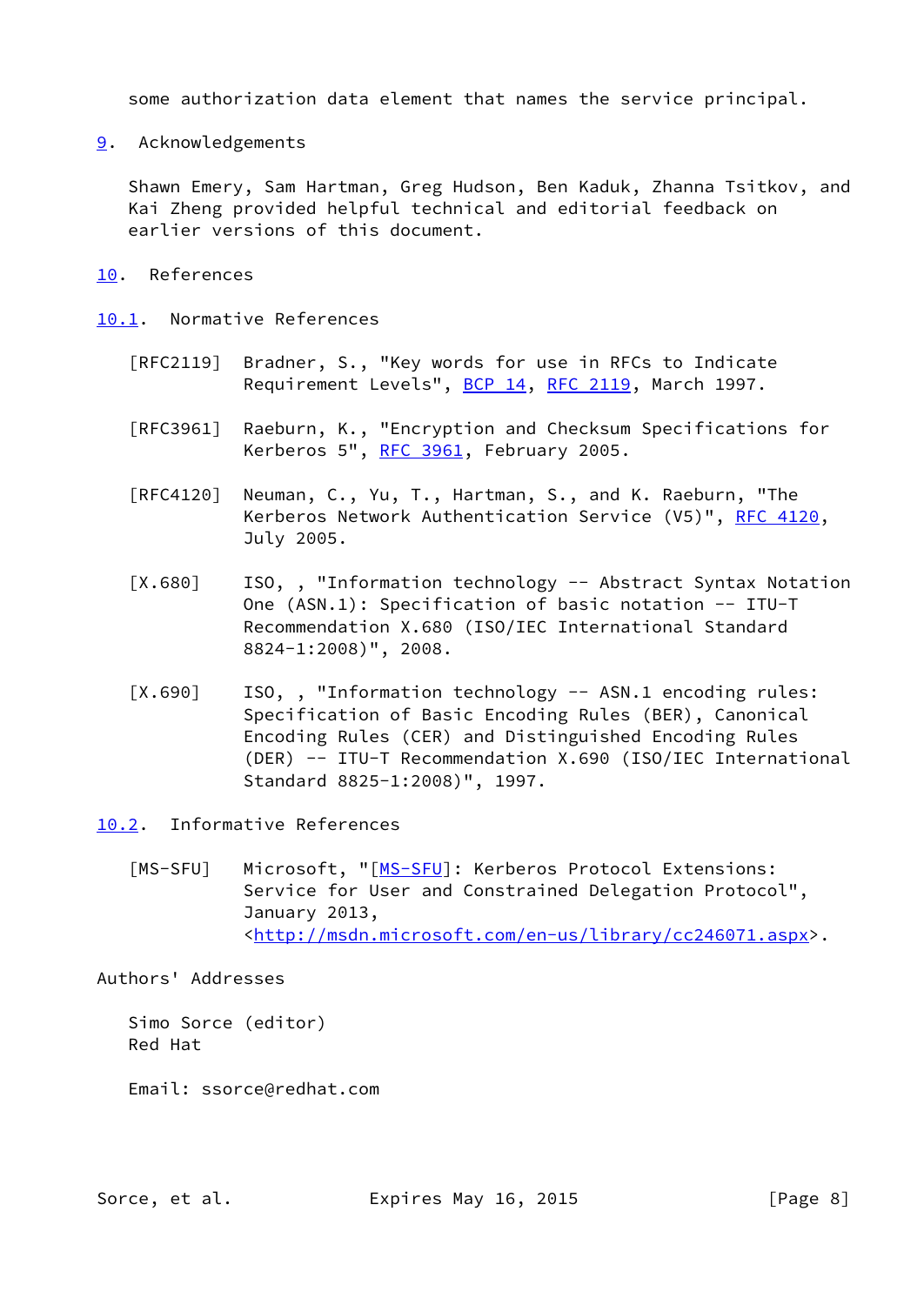Internet-Draft Container Authenticated by Multiple MACs November 2014

 Tom Yu (editor) MIT Kerberos Consortium

Email: tlyu@mit.edu

 Thomas Hardjono (editor) MIT Kerberos Consortium

Email: hardjono@mit.edu